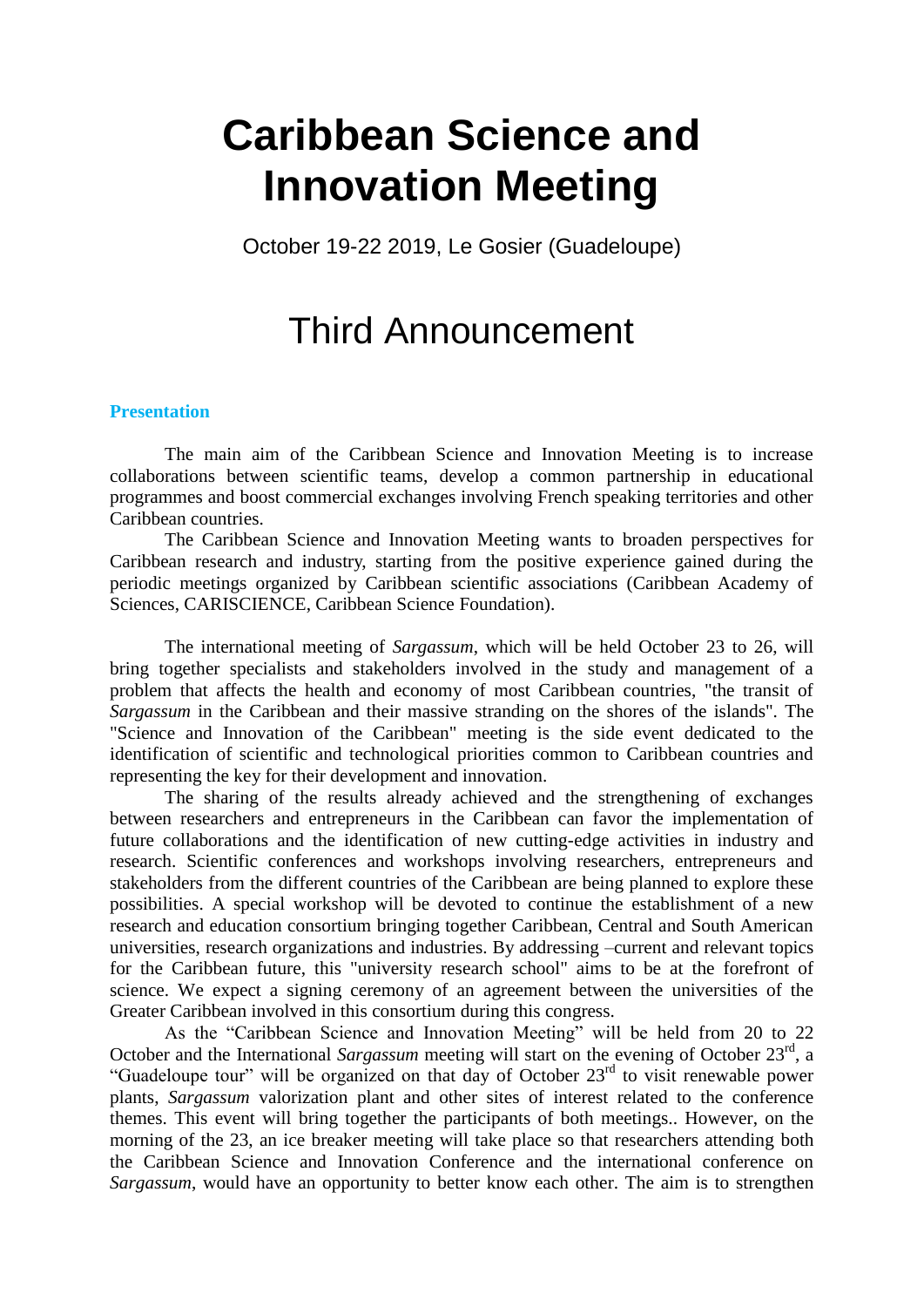collaboration among experts on *Sargassum* and thus pave the way for a network of experts on *Sargassum*.

## **Scientific Committee**

Pr Anny FLORY (Université des Antilles – Chemistry, Circular economy) Pr Alain MAURIN (Université des Antilles - Applied economics) Dr Roberto MORETTI (Institut de Physique du Globe – Natural Risks) Dr Harry OZIER-LAFONTAINE (INRA- Agriculture, Bioeconomy) Pr. Fred RENO (Université des Antilles – Political sciences) Pr Ted SOUBDHAN (University of Antilles Physics, Renewable energies) Dr Antoine TALARMIN (Institut Pasteur - Human health) Dr Pierre-Yves TEYCHENEY (CIRAD - Plant health)

# **Organizing Committee**:

Pr Olivier GROS (Université desAntilles) Pr Jean-Louis MANSOT (Regional Delegation for Research and Technology) Dr Thomas FORISSIER (Caribbean Academy of Sciences) Pr Harold RAMKISSOON (University of the West Indies, CariSciences) Dr Sylvie GUSTAVE-DIT-DUFLO (Regional Council of Guadeloupe)

#### **Conference Themes.**

The "Caribbean Science and Innovation Meeting" will cover the following topics:

**- Biodiversity** (including knowledge, preservation, valorization, sustainable

agriculture and bioeconomy),

- **- Health** (animal, plant and human: One Health),
- **- Natural risks**,
- **- Renewable energies**,
- **- Blue and Green growths (including circular economy)**.

#### **Provisional Program.**

**Saturday October 19th:** arrival of the first attendees

# **Sunday October 20th:**

2pm-4pm: Openning ceremony: 5pm-7pm: Presentation of the 2018 CARICOM Science Award and Associated Lecture + Keynote lectures on the development in the Caribbean of renewable energy, biodiversity, modernization of agriculture, and health. 7.30pm-10pm: Cocktail buffet

# **Monday October 21st:**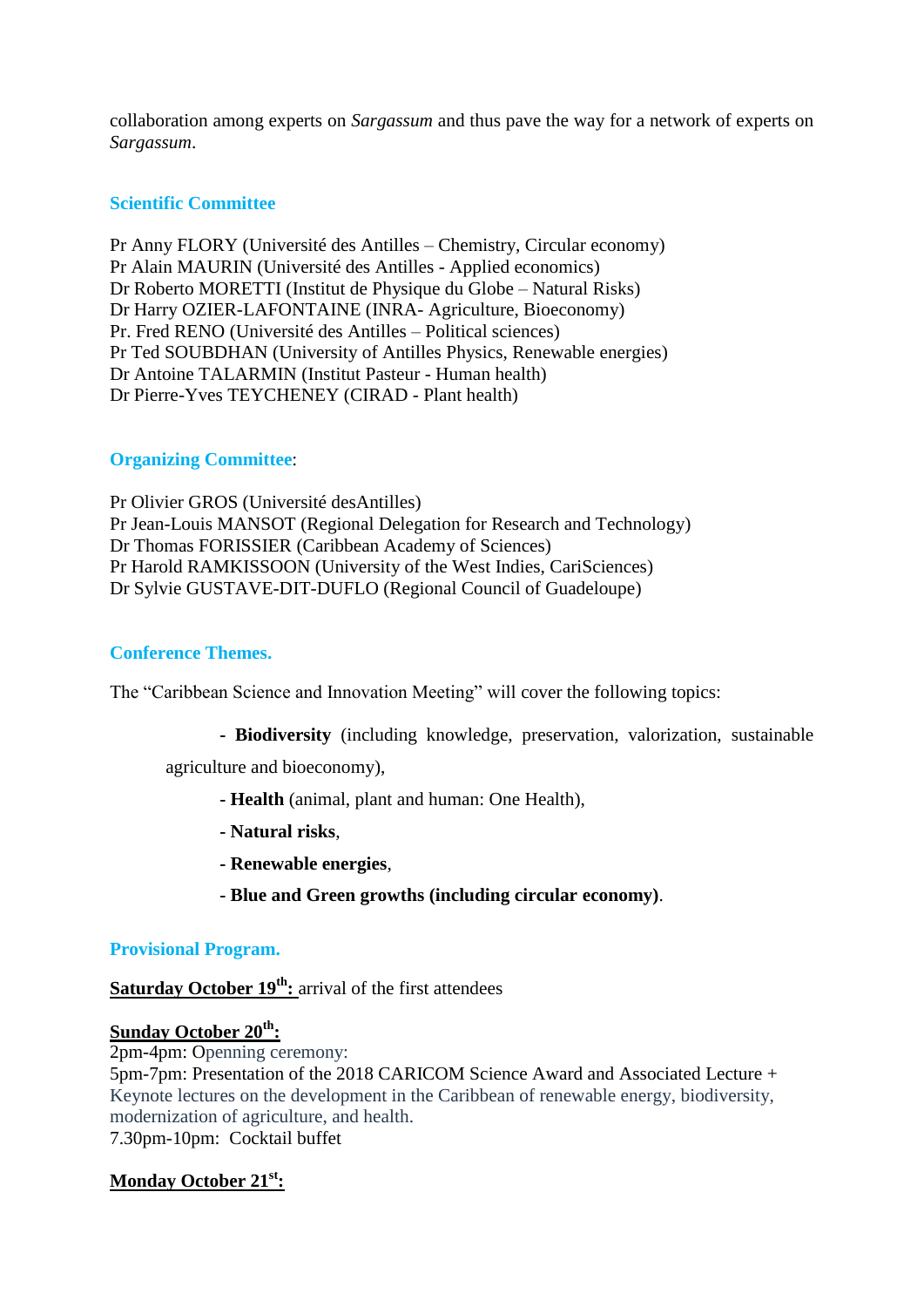8am-noon: Thematic keynotes and scientific talks (parallel sessions) 2pm-6pm: Scientific talks (parallel sessions) 6pm-7pm: Poster session 8pm: Dinner

#### **Tuesday October 22nd:**

8am-noon: thematic workshops on:

- \* Tools and means for the development of collaborative research in the Caribbean,
- \* Collaborative research with enterprise,
- \* Means of facilitating economic exchanges between Caribbean countries

2pm-6pm: 2 parallel sessions:

- *"B* to B enterprise"
- Workshop on the design and establishment of a "university research school" in the Greater Caribbean including Central and South American countries of the Caribbean coast (EUReKA project)

6pm-8pm: Poster session and cocktail buffet

# **Wednesday october 23rd:**

8am - 3pm: Visit of scientific and industrial sites in Guadeloupe

3.30pm-4.30pm: Signing ceremony of the partnership agreement between the universities of the Greater Caribbean and closing ceremony.

#### **Important Information:**

#### *1. Registration*

Please fill the provided registration form and email it to [olivier.gros@univ-antilles.fr](mailto:olivier.gros@univ-antilles.fr) and [fanny.paturot@univ-antilles.fr](mailto:fanny.paturot@univ-antilles.fr)

#### *2. Registration fees*

Saturday  $19<sup>th</sup>$  and Sunday  $20<sup>th</sup>$ , organizing committee will arrange free pick-up services at the airport "Pôle Caraïbe". So please indicate your date and hour of arrival in Pointe-à-Pitre for a better organization in the provided registration form.

The flight ticket to reach Guadeloupe will be the responsibility of each participant. Accommodation and meals will be covered by the meeting organization during the conference (October  $19<sup>th</sup>$  evening to October  $23<sup>rd</sup>$  afternoon) provided the participant has submitted an abstract either for a poster or for an oral communication. This however, does not apply to the representatives and people coming from private companies.

All expenses occurring outside the conference will be covered by participants themselves.

# *3. Participants*

About 100 attendees (scientists, government representatives, industrialists, graduate students) coming from the non French speaking countries of the Caribbean are expected (including Cuba, Haiti, Santo Domingo, Suriname, Guyana, Lesser Antilles…).

#### **Important dates:**

• Opening of the registration and submission of abstracts:  $15<sup>th</sup>$  July 2019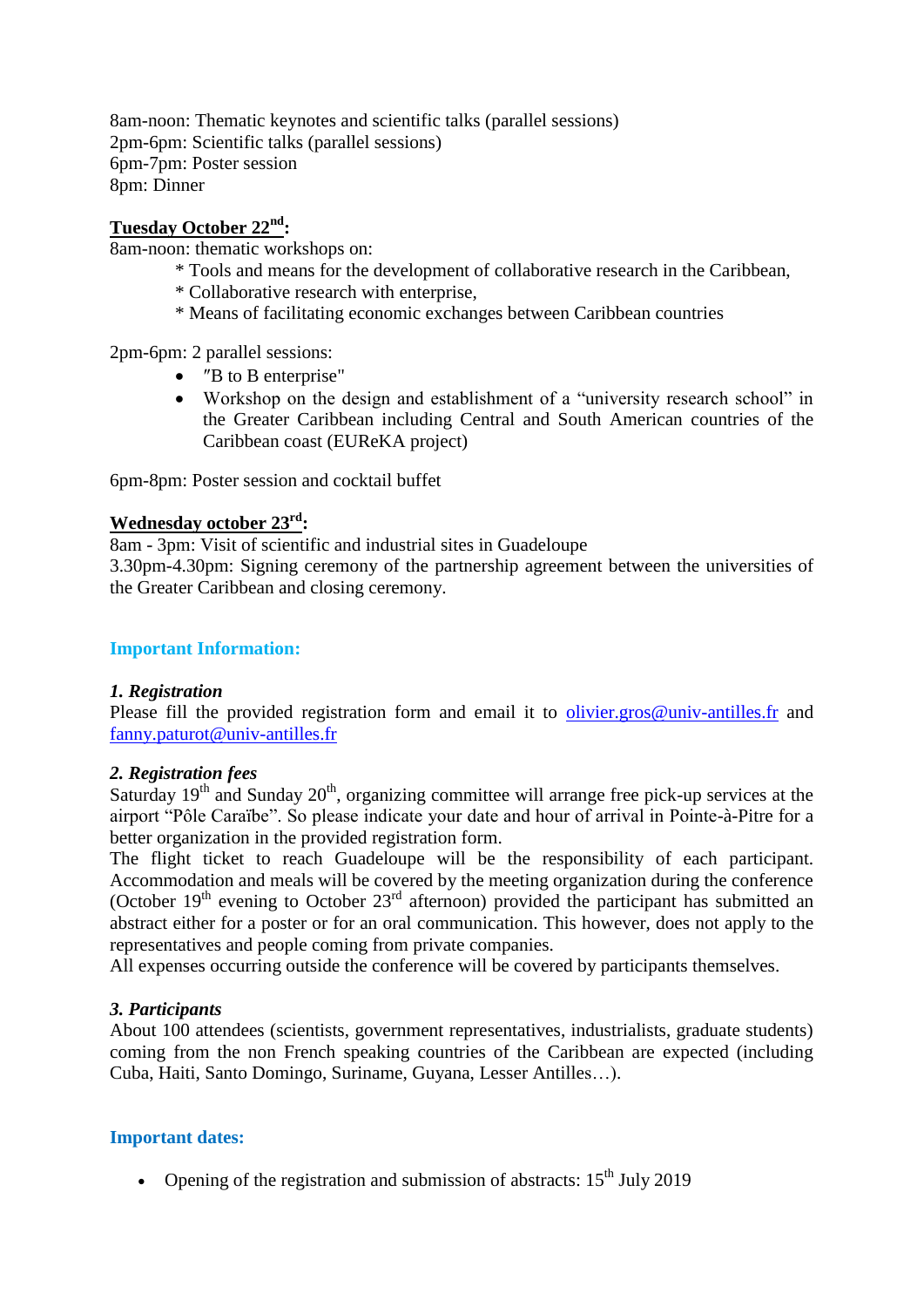- Abstract submission deadline: **15th September 2019**:
- Registration deadline: 1<sup>st</sup> October 2019.

# **Conference Report**

## *1. Presentation*

Each scientific presentation will have a total duration of 15min (10 min for the presentation and 5 min for questions)

#### *2. Language*

English is the official language of the conference. Thus, abstracts shall be written in English and presentations (oral and poster) shall be presented in English.

# *3. Abstracts submission*

Abstracts should be sent by e-mail to [olivier.gros@univ-antilles.fr.](mailto:olivier.gros@univ-antilles.fr)

When submitting an abstract, please indicate if you wish is it be considered for oral or poster presentation.

The Organizing Committee will inform corresponding authors via e-mail about the acceptance of their presentations, no later than one week after the abstract submission deadline.

Authors must provide their abstracts in Word format (Arial, 12 pt, Single space, maximum size: 300 words) as follows:

- Title should be in capital letters and is limited to 30 words
- Authors: Last name and first letter of the name using comas between every author. The name of the presenting author should be underlined. Example: Mansot J-L., Gros O., and Bilas P. Authors' affiliations should include home institutions, addresses, and email addresses.

The Congress program will be distributed with documentation on site. Facilities will be available in the Workshop sessions for computer-assisted presentations. Presenters need to bring their presentation on a flash memory using the USB port. Participants wishing to give a presentation via Macintosh are requested to use their own laptop along with a VGA socket for projector.

Extended abstracts are welcomed and will be published in Proceedings. They should not exceed 2 pages in Word format (Arial, 10 pt, single space) including a maximum of 2 figures (drawings, pictures…) and less than 5 references. The scientific committee will review each paper for format only. Authors are responsible for ensuring grammatical and technical accuracy of the paper.

# *4. Posters*

The posters can be submitted as a pdf version, by e-mail to olivier.gros@univ-antilles.fr. For the exhibition, the poster's author should make a paper version. The dimensions are: 120 cm (height) x 90 cm (width), portrait typesetting.

# *5. Other practical information*

An electronic version of the meeting program and abstracts will be distributed to registered participants at the registration desk.

Participants are required to provide the organization with their presentation on a flash key at least 3 hours before their presentation time. Participants whose presentation is under Mac